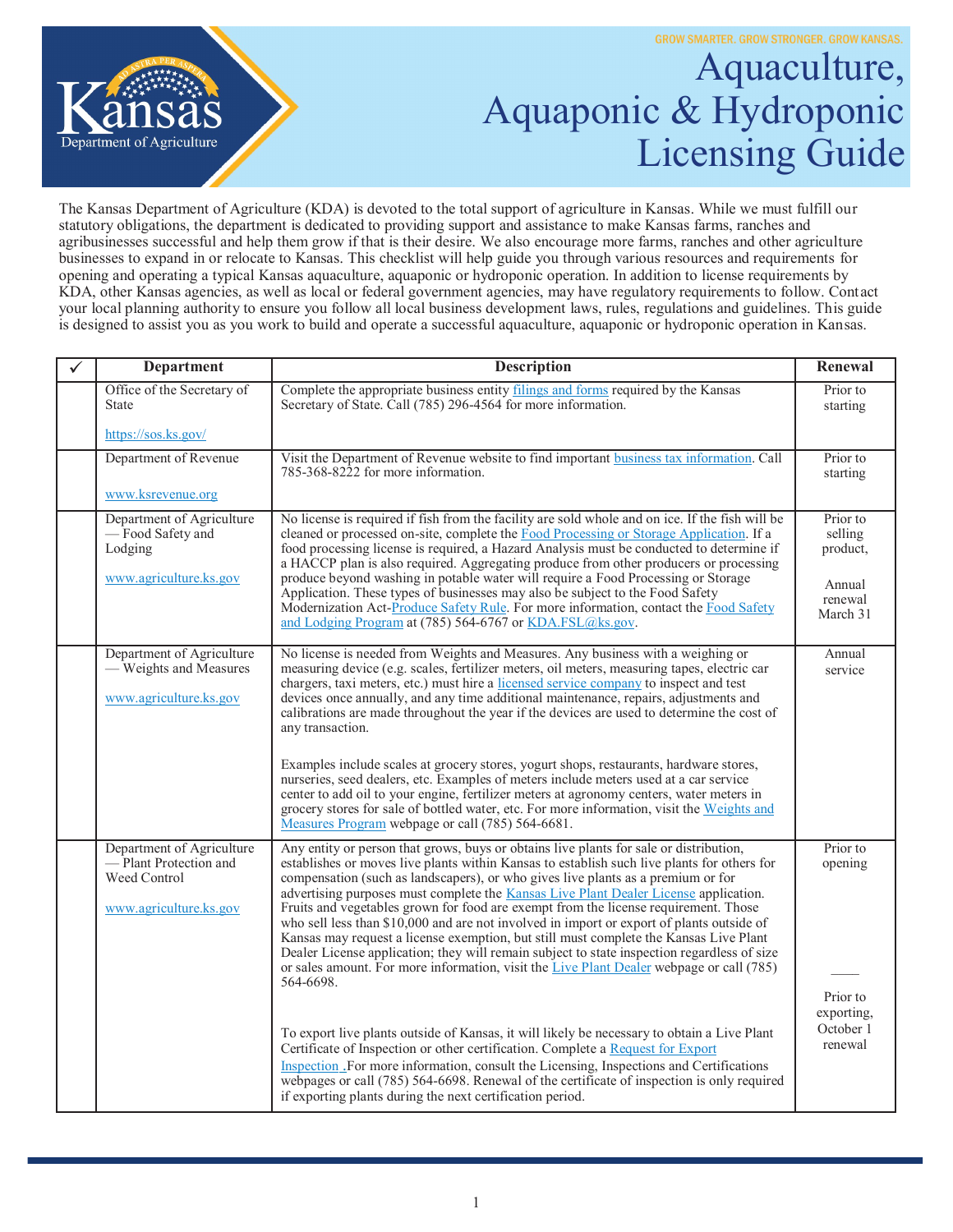

## Aquaculture, Aquaponic & Hydroponic Licensing Guide

| ✓ | <b>Department</b>                                                                                                             | <b>Description</b>                                                                                                                                                                                                                                                                                                                                                                                                                                                        | Renewal                                          |
|---|-------------------------------------------------------------------------------------------------------------------------------|---------------------------------------------------------------------------------------------------------------------------------------------------------------------------------------------------------------------------------------------------------------------------------------------------------------------------------------------------------------------------------------------------------------------------------------------------------------------------|--------------------------------------------------|
|   | Department of Agriculture<br>- Pesticide and Fertilizer                                                                       | Any person or business that applies restricted use pesticides or applies pesticides on the<br>property of another person is required to become licensed as a pesticide business by<br>completing the Pesticide Business License application.                                                                                                                                                                                                                              | Prior to<br>applying<br>pesticide                |
|   | www.agriculture.ks.gov                                                                                                        |                                                                                                                                                                                                                                                                                                                                                                                                                                                                           |                                                  |
|   |                                                                                                                               | For more information, contact the <b>Pesticide and Fertilizer Program</b> webpage or call (785)<br>564-6688.                                                                                                                                                                                                                                                                                                                                                              |                                                  |
|   | Department of Agriculture<br>-Division of Water<br>Resources                                                                  | The state of Kansas requires a permit to appropriate water if used for industrial water<br>purposes, including aquaculture, aquaponic and hydroponic operations, unless water is<br>obtained from a rural or municipal water source. Review the Kansas Water Law Basics.                                                                                                                                                                                                  | Yearly<br>report of<br>water use,<br>March 1     |
|   | www.agriculture.ks.gov                                                                                                        | Complete the appropriate Water Appropriation Forms. For more information on water use,<br>visit the Division of Water Resources webpage or call (785) 564-6640.                                                                                                                                                                                                                                                                                                           |                                                  |
|   | Department of Health and<br>Environment — Bureau of<br>Waste Management<br>www.kdheks.gov                                     | Facilities producing specialized organic waste may compost or apply this material to the<br>land. Composting facilities less than one-half acre must register with the Kansas<br>Department of Health and Environment (KDHE) and facilities greater than one-half acre<br>must obtain a permit. An application for approval must also be obtained to apply organic<br>waste to land. For more information, review the KDHE Solid Waste webpage or call (785)<br>296-2751. | Prior to<br>composting<br>or land<br>application |
|   | Department of Health and<br>Environment — Bureau of<br>Water, Industrial<br>Program Section<br>www.kdheks.gov                 | An NPDES Construction Stormwater Permit is required only if one or more acres are<br>disturbed during construction. The permit is required prior to the start of soil disturbing<br>activities (construction). For more information, visit the KDHE Industrial Programs<br>website or call (785) 296-5549 for more information.                                                                                                                                           | Prior to<br>construction                         |
|   | Department of Health and<br>Environment — Bureau of                                                                           | If the facility will employ an on-site wastewater treatment system for human wastewater<br>rather than utilize a municipal sanitary sewer for handling and disposal of sewage from the                                                                                                                                                                                                                                                                                    | Prior to<br>construction                         |
|   | Water, Municipal Program<br>Section<br>www.kdheks.gov                                                                         | facility, contact the KDHE Municipal Program Section at (785) 296-5527 for construction<br>and permitting requirements.                                                                                                                                                                                                                                                                                                                                                   |                                                  |
|   | Department of Health and<br>Environment — Bureau of<br>Water, Public Water Supply<br>and Geology & Well<br>Technology Section | If the facility will not utilize a municipal public water supply or rural water supply as the<br>source of drinking water and the facility will serve 25 people or more per day, $60$ or more<br>days per year, it will be considered a public water supply subject to state/federal drinking<br>water requirements. Contact the KDHE Public Water Supply Section at (785) 296-5514.                                                                                      | Prior to<br>construction                         |
|   | www.kdheks.gov                                                                                                                | Water wells shall be constructed by Kansas-licensed water well contractors. There are<br>special construction requirements for water wells serving public water supplies. For more<br>information, contact the KDHE Geology & Well Technology Section at $(785)$ 296-3565.                                                                                                                                                                                                |                                                  |
|   | Department of Health and<br>Environment, Bureau of<br>Environmental<br>Remediation, Storage Tank<br>Section                   | Entities operating their own fuel tanks may be required to register with the Kansas<br>Department of Health and Environment (KDHE). Review information about above ground<br>storage tanks (AST) and underground storage tanks (UST). Review the KDHE Storage<br>Tank Section website for further information, or call (785) 296-1678 for permitting<br>information.                                                                                                      | Prior to<br>installing<br>tanks,<br>Annual       |
|   | www.kdheks.gov                                                                                                                | The Kansas Small Business Environmental Assistance Program (SBEAP) has AST<br>program highlights and registration requirements in addition to assistance with UST<br>inventory control.                                                                                                                                                                                                                                                                                   | renewal<br>August 1                              |